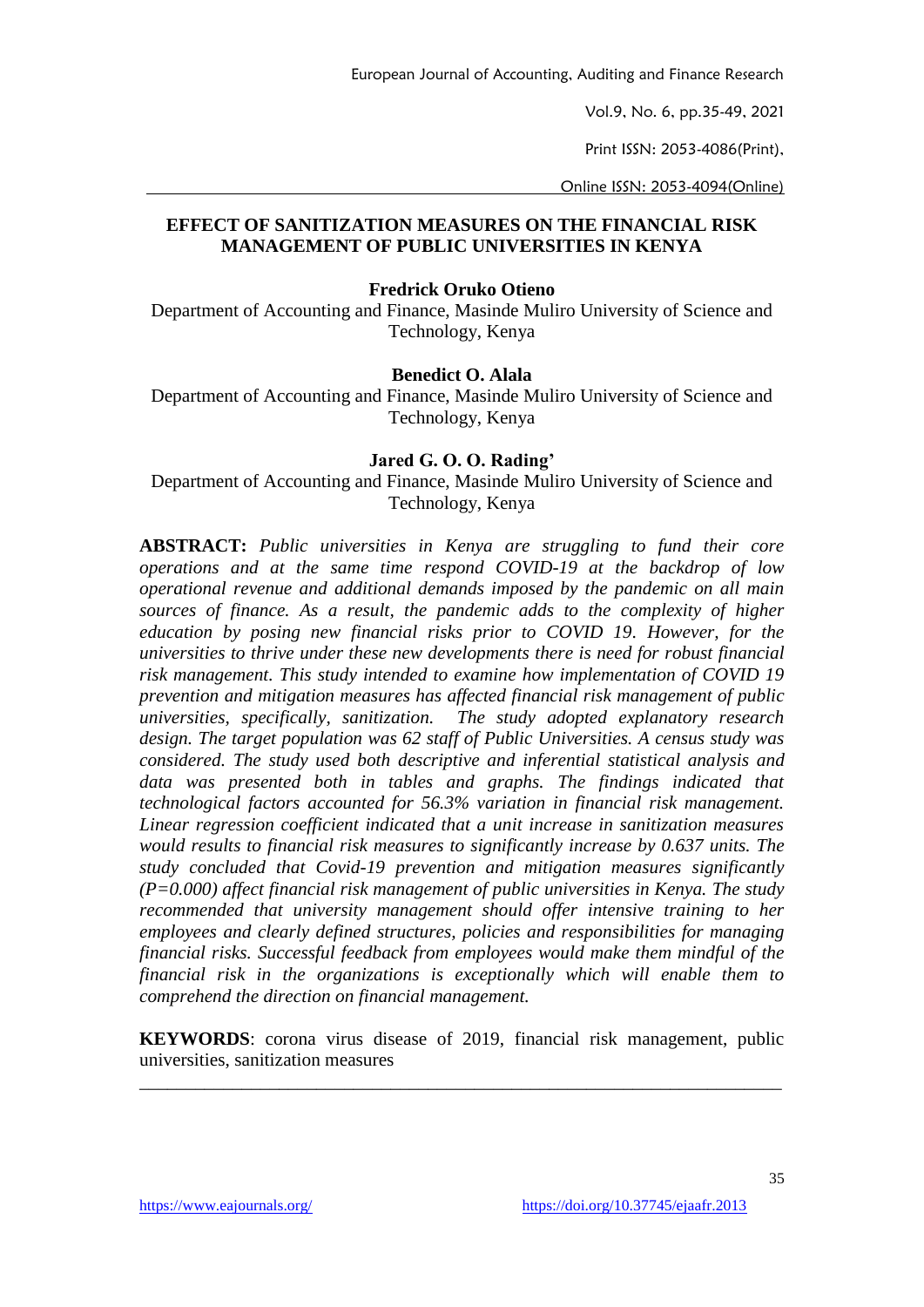Print ISSN: 2053-4086(Print),

Online ISSN: 2053-4094(Online)

## **INTRODUCTION**

## **Background of the Study**

Education has been hit particularly hard by Corona Virus Disease of 2019 (COVID-19) pandemic with 1.53 billion learners out of school and 184 country-wide school closures, impacting 87.6% of the world's total enrolled learners. Drop-out rates across the globe are likely to rise as a result of this massive disruption to education access. The main cause of SARS-CoV-2 transmission is human-to-human interaction; if an infected individual is in contact with a healthy person with mild or no symptoms (Kratzel, Todt, kovski & Steiner, 2020). To date, the current coronavirus has not been treated with treatment or vaccine and the infection rate is increasingly increasing in the global marketplace. WHO has been invited to introduce interventions to avoid and remain safe from COVID-19 in the current situation and safer lifestyles with an efficient immune system.

As hope grows for a return to some semblance of normal life across the world, roughly 70 percent of colleges and universities plan to resume in-person or at least hybrid or blended classes. But what will it take to reopen campuses safely? In short, a lot of experts around the world have weighed in, noting that between their packed residence halls, cafeterias, lecture halls and sporting events; college campuses make ideal venues for disease transmission. Even so, most of the country's universities intend to welcome students back to in-person learning, lest they face continued economic shortfalls and lapses in education. Sanitizing, temperature monitoring and various contact tracing technologies and protocols have all emerged as key elements of campus reopening plans. But, with no real precedent to fall back on and so many different demographics, locales and disciplines to consider, there's no singular approach or solution (Marinoni, Van't Land & Jensen, 2020).

The adjustment of good hand hygiene is important as one of the WHO's best advice is to use a soap or >60% alcoholic hand sanitizer to wash or sanitize your hands. WHO has introduced two alcohol-based formulae on hand hygiene in health care to make the hands sensitive and reduce the spread and infectivity of coronavirus (WHO, 2020). The WHO recommends alcohol-based hand sanitizers, which are predominantly composed of ethanol, isopropyl alcohols, and hydrogen peroxides in different combinations, for regular hand hygiene. Mahmood, Tabinda and Pugazhendhi (2020) indicated that such preparedness can be toxic to human health and the environment when misused.

These chemicals have toxic and adverse environmental effects when released by evaporation. 9504 cases of exposure to alcoholic hand-sanitizer were reported by the American Assembly of Poison Control Center in children under 12 in the early five months of 2020 and recognized that in children responsible for confusion, vomiting and somnolence, even small amounts of alcohol may lead to alcohol poisoning, as well as respire arrest and death in serious cases. The frequent use of such hand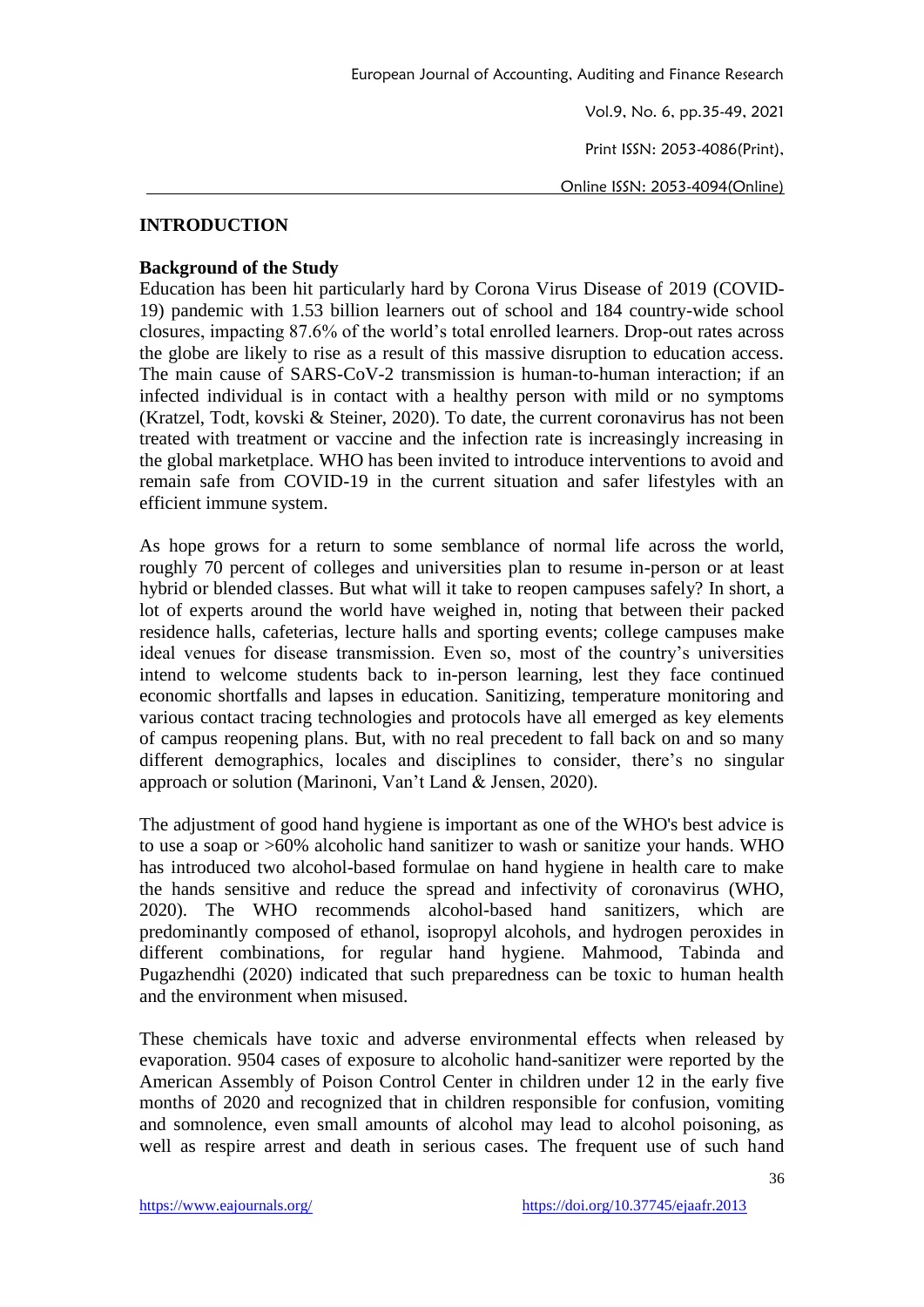Vol.9, No. 6, pp.35-49, 2021 Print ISSN: 2053-4086(Print), Online ISSN: 2053-4094(Online)

sanitizers has also shown that antimicrobial resistance and other viral diseases are increased. A global shortage of hand sanitizers culminated in the coronavirus pandemic (Velavan & Meyer, 2020).

The effect of this outbreak prompted individuals to purchase hand sanitizers to prevent transmission of the corona virus. Hand sanitizer prices have risen significantly from normal prices. In essential service facilities such as hospitals, retailers, education institutions and markets, frequent hand washing with soap/sanitizers has been carried out with hand washing stations set up at points of entry. However, most of the public universities did not have a vote head for this expenditure. This implies that they have to acquire the said sanitizer, sanitizer booth and other assortment as per WHO and Ministry of Health (MoH) guidelines. The implementation of WHO sanitization measures exposes universities to various financial risks. Therefore, this study examined how implementation of COVID 19 prevention and mitigation measures has affected financial risk management of public universities (Jairoun, Al-Hemyari & Shahwan, 2021).

Previous research on university financial risk management techniques have not centered on global pandemic responses. For example, in order to prevent potential financial turmoil and mitigate risk in unpredictable and dangerous environments, Yokoyama (2018) tried to assess whether the global financial crisis in 2008 re-shaped risk management at English universities. Culcleasure (2015) analyzed the influence of September 11, 2001 on risk management activities at private colleges and universities in North Carolina in another report. The research presented a review of the risk management practices used by universities and colleges and the significant deficiencies or voids in their procedures.

This study has policy relevance as far as financial risk management strategies of public chartered universities in Kenya are concerned. Since the government is the principal financer of Public Universities, the study aims at bringing out the how COVID 19 has influenced public universities responses to financial risk. This study can help the policy makers to design policies that strengthen financial stability of public Universities in Kenya. This study would also form a framework of operationalizing the public Universities activities efficiently for economic development and sustainable growth. The Ministry of Higher Education may use the findings to set guidelines and bench mark the best practices to ensure financial stability in institutions of higher learning. Further, the management of public universities would acquire information that directly relates to their decision making paradigm and be able to carry out their day-to-day operations. The donors and investors are interested on seeing public Universities excel in research and innovation programmes as the key objective of institutions of higher learning. The findings of this study can also add to the databank of scholarly articles and the existing body of knowledge. The outcome of this study may provide insight to other entities and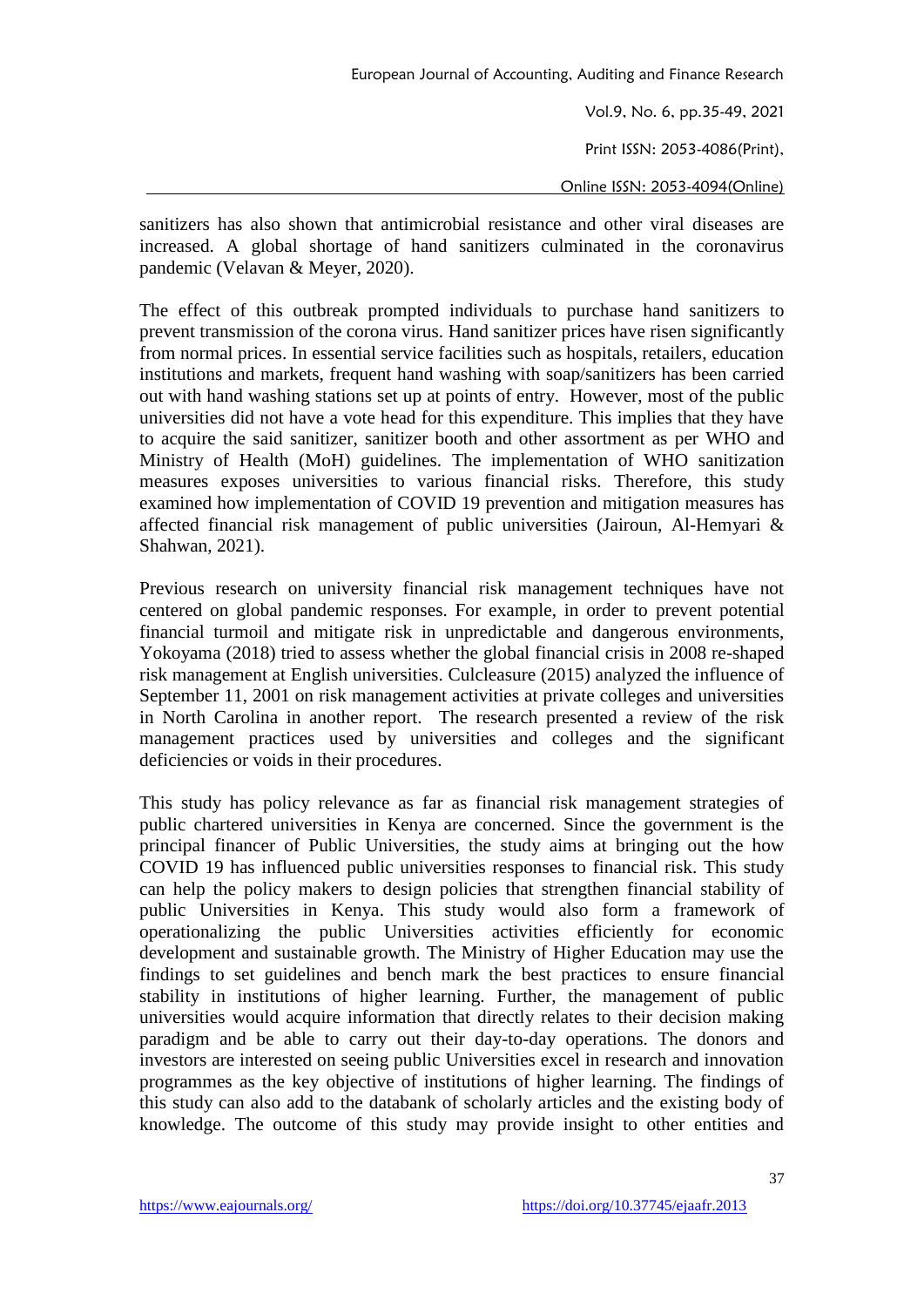Vol.9, No. 6, pp.35-49, 2021 Print ISSN: 2053-4086(Print),

Online ISSN: 2053-4094(Online)

researchers and continue to form one of the major areas of interest for research on other influences of financial risk exposures in Kenya.

## **Statement of the Problem**

There are incredibly complicated risk profiles in universities (Wade, 2011). The range and type of risks affecting higher education have been articulated by several authors (Lundquist, 2015). Some of those risks, such as financial risks come from within the institution as well as other external factors such as Corona Virus disease of 2019 pandemic. Public universities in Kenya are struggling to fund their core operations and at the same time respond COVID-19 at the backdrop of low operational revenue and additional demands imposed by the pandemic on all main sources of finance. As a result, the pandemic adds to the complexity of higher education by posing new financial risks prior to COVID 19. The universities have been empowered by the Universities Act 2016 which gives them more latitude in managing their own internal affairs. However, for the universities to thrive under these new developments there is need for robust financial risk management. Financial risks are a major threat to most organisations, so the mitigation and complete elimination of losses requires prudent management of financial risks. The Public Finance Management Act (PFMA), 1999, as amended by the National Treasury (2009) Framework for Risk Management in Public Sector Organizations, contains guidance and procedures for implementing a risk management strategy in the Kenyan public sector. However, evidence shows that, despite the existence of this regulatory framework, the effectiveness of public sector organizations' financial risk management is still undermined by the increasing prevalence of uncertainty both within the university and external factors such as disasters (the National Treasury, 2014 & Pricewaterhouse Coopers, 2014). Therefore, this study sought to determine how COVID 19 prevention and mitigation measures specifically sanitization measures has affected financial risk management of public universities in Kenya.

### **Research Hypothesis**

i) **H0:** Sanitization measures have no significant effect on the financial risk management of public universities in Kenya.

# **LITERATURE REVIEW**

### **Empirical Studies**

Arbogast, Moore-Schiltz, Hughes and Parker (2016) sought to determine the efficacy of a multimodal hand hygiene program in reducing health care insurance claims for hygiene preventable infections and impact on organizational performance. The results indicated that though utilization of hand hygiene program has reduced health care insurance claims, it has increase operational cost of acquiring hand sanitizers among faculty members. Sultana, Sarker and Hossain (2020) evaluated handwashing practice among the selected university students in the city of Dhaka, Bangladesh and how it influences overall financial risk management of the university. A cross-sectional study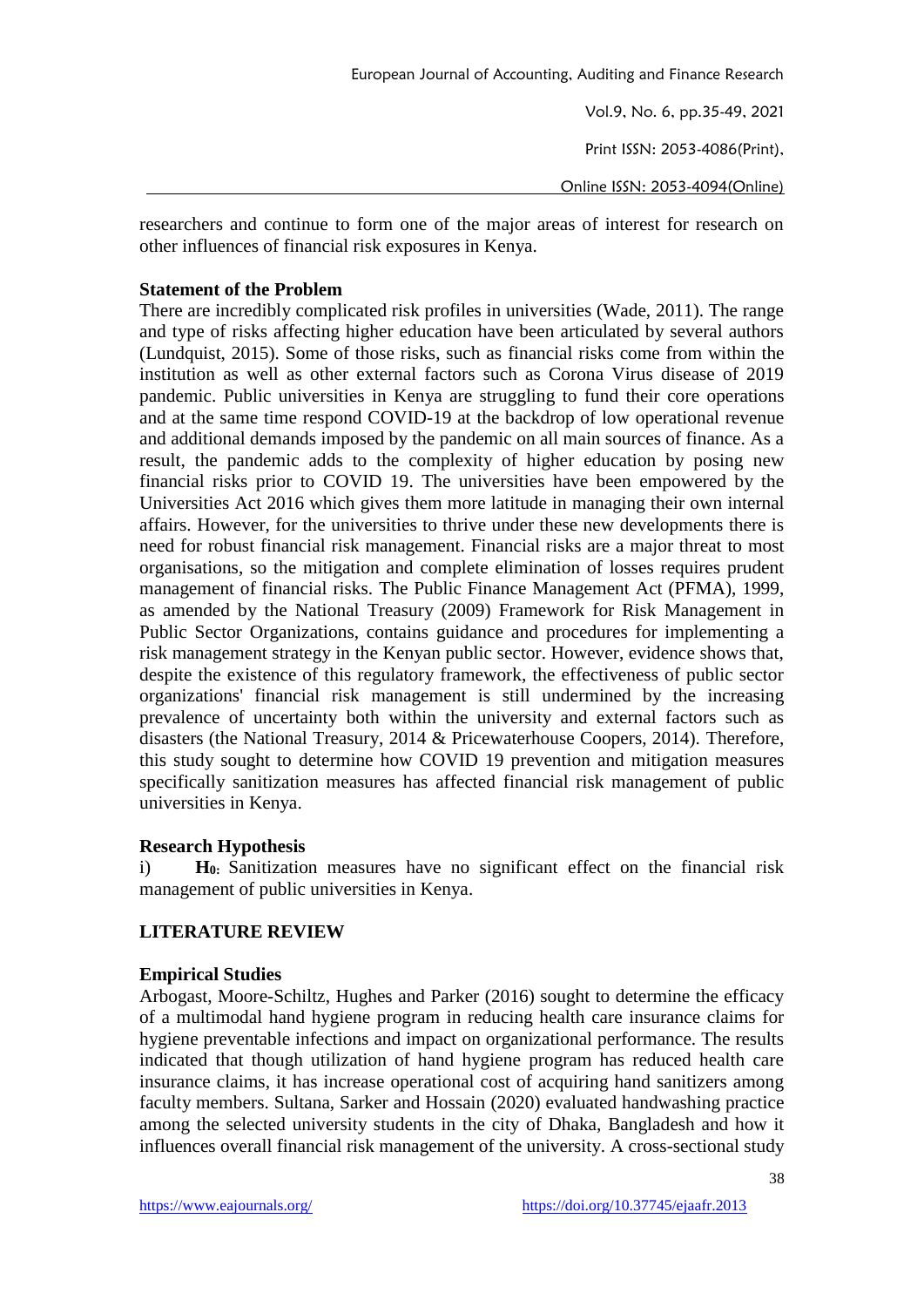Vol.9, No. 6, pp.35-49, 2021 Print ISSN: 2053-4086(Print), Online ISSN: 2053-4094(Online)

was conducted among 200 undergraduate students from four selected universities. Regression coefficient indicated that expenses related to hand washing has significant effect on overall financial soundness of the university. Specifically, cost of hand sanitizers and water for found to significant.

Bonnet, Devel, Faucher and Roturier (2012) established that WASH facilities expenditure is raising among universities due to increased enrollment. However, municipals and cities authorities are unable to fulfill the demand. This has forced majority of the universities to spend colossal amount for their sustenance through public private partnership. Kiaritha, Gekara and Mung'atu (2014) adopted a descriptive survey design to investigate effect of WASH cost on financial risk management. The results indicated that the cost of acquiring wash equipment such as water tank, disinfectant and water has a bearing on overall organization expenditure. The effect of operating costs on pension schemes consisting of administrative and investment costs, which can substantially increase retirement security costs, was explored in Muriithi (2017). The findings of the study on regression analysis show that there was a strong inverse relationship between economic performance and administrative costs. The study recommends that the operating costs incurred by pension systems should be monitored and regulated by trustees/authorities.

Self-reported degree of awareness, attitude and accordance with the prescribed WHO hand hygiene status of alcohol-based hand sanitizers among healthcare workers were assessed during a COVID-19 pandemic in Jimma University Medical Center, Ethiopia, Assefa, Melaku, Bayisa and Alemu (2020) The study found that skin irritation, bad taste and dryness of the skin could be correlated with poor compliance with the health risks associated with hand washing sanitizers. The current study sought to determine the financial effect of covid-19 pandemic on risk exposure of chartered public universities in Kenya. This is a premier study as far as COVID 19 and financial risk exposure is concerned. The authors critiqued the existing studies therefore presented a basis for carrying out current study. It is evident that few studies have examined financial risk management strategies of public universities in Kenya during COVID 19 pandemic period. Further, existing foreign studies have not been published in referred journal leaving significant gaps which this study sought to fill.

### **Theoretical Framework**

This study was guided by financial distress theory. Financial distress was first classified and modelled in 1996 by beaver. He noted that financial distress as liquidation, bankruptcy, mergers absorption or major structural changes to a company. In this grey area where prediction of financial distress is difficult there is an overlap between non failed and failure. In most studies filling of bankruptcy occurs where the business deteriorates making it difficult to meet its short term obligations when they fall due as the key factor (Opler & Titman, 1994). Many factors accompany financial distress, Current bonds mature faster than existing assets which be kept until payments due for debt outstanding (Whitaker, 1999) including failing to pay debt, in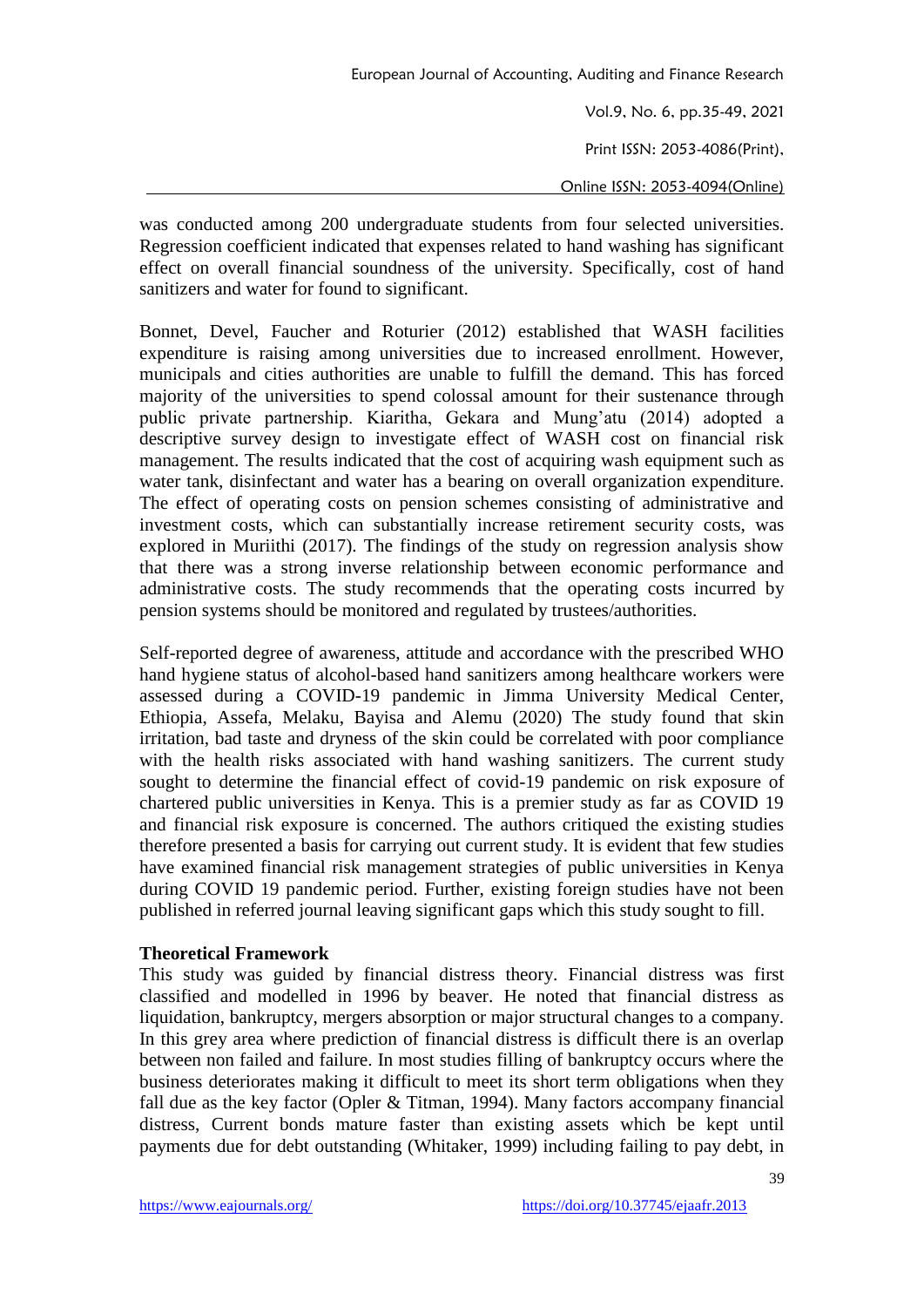Vol.9, No. 6, pp.35-49, 2021 Print ISSN: 2053-4086(Print),

Online ISSN: 2053-4094(Online)

the event of debts due, decline or failure to pay dividends. Elloumi and Gueyié (2001) argue that bad economic conditions combined with weak financial risk management are characterized by financial distress. The ability to track working capital and cash flow levels is important for public universities to limit liquidity risk and other exposures to financial risk. Liang (2003), a supporter of this theory, ties the downturn in revenue and the production of negative profits to financial distress. Exogenous effects need to be addressed when determining causes of bankruptcy during crises, a catalyst for low asset performance in times of bankruptcy. Loss generation, insolvency and credit crunch times. Different exposures to financial risk, such as liquidity risk and credit risk, are related to financial distress. Two kinds of financial distress have been noted in financial literature, which include indirect and direct expenses. Salloum and Azoury (2012) claims that indirect costs of financial distress are the result of operating a corporation that is unable to perform its financial duty. These costs are unnoticed in nature and involve the expense of opportunities. This theory is relevant to this study since COVID 19 has potential to push universities to financial distress if adequate financial risk management practices are not adopted.

### **Conceptual Framework**

According to Mugenda and Mugenda (2008), a conceptual framework helps the reader to quickly see the proposed relationships between the variables in the study and show the same graphically. The conceptual framework for examining influence of sanitization measures on financial risk management is discussed in this section. Figure 1.0 depicts the connection between the independent factors and the dependent variable.



**Independent Variable Dependent Variable Figure 1.0: Conceptual Framework**

### **METHODOLOGY**

Explanatory research design was adopted in this study. The primary objective of explanatory research is to establish any causal connections between the factors or variables contributing to the problem of the analysis. The target population was 62 staffs who were categorized into finance officer and DVC Finance and Planning from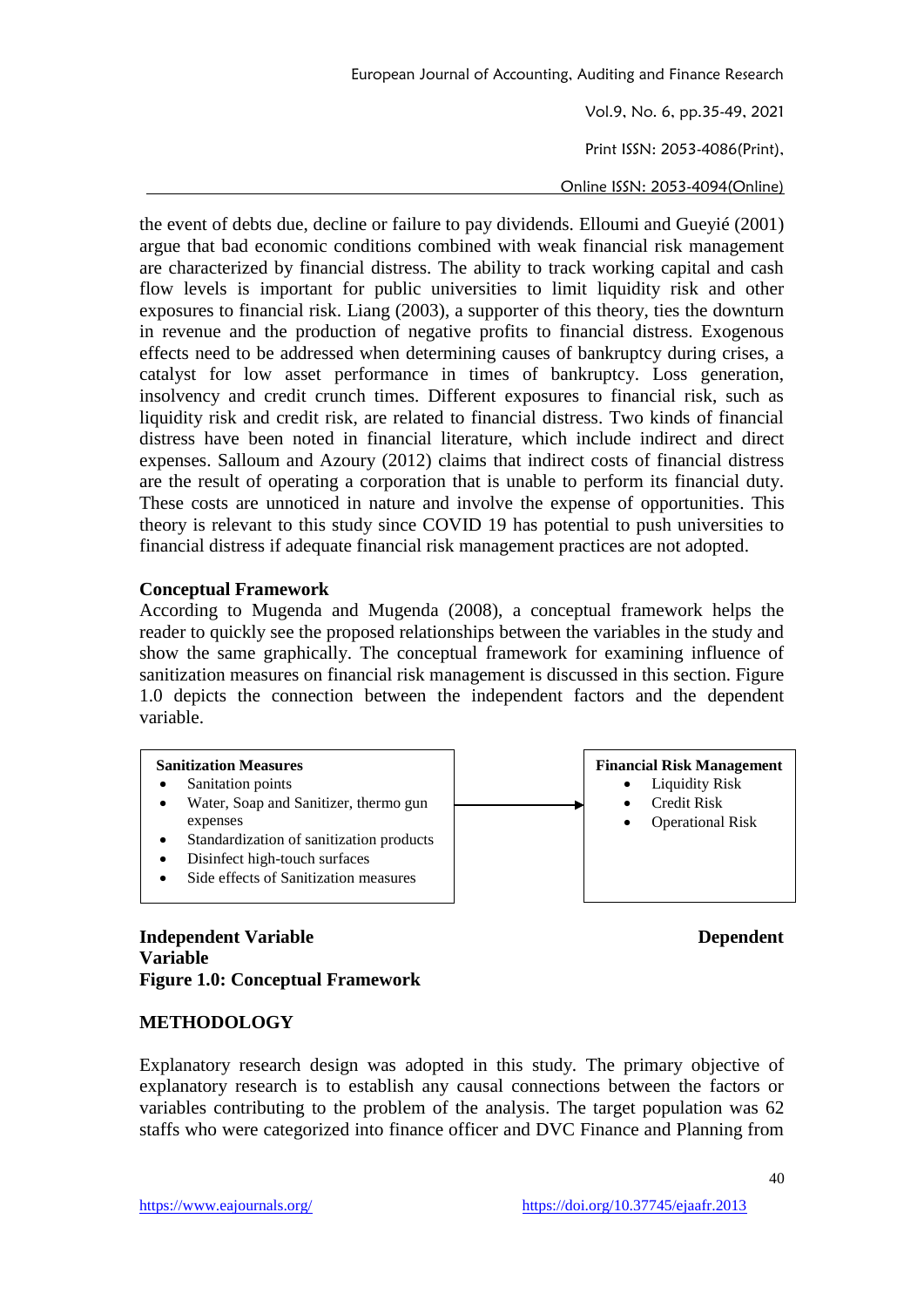Print ISSN: 2053-4086(Print),

Online ISSN: 2053-4094(Online)

31 public universities in Kenya (CUE, 2020). The choice of these population units is informed by the roles they play in financial risk management as well as COVID prevention and mitigation strategies. The study was purposive in nature as all the respondents were considered hence a census study thus providing the relevant information necessary for the study. Structured questionnaires were used to collect primary data from sampled respondents. The questionnaires were created in accordance with the study's goals, emphasizing the variables that were assessed using a Likert scale. The questionnaires achieved response rate of 82.3% implying that out of 62 questionnaires that were administered to the sampled respondents, 51 were successfully completed and returned. Pilot study was conducted to determine the research instruments' reliability and validity. For pilot analysis, the study used 10 respondents from Mt. Kenya University. Reliability was achieved using Cronbach alpha whereby sanitization measures yielded an Alpha value of 0.855 while financial risk management yield 0.877. Validity was accomplished via content and construct validity. Care was taken in developing the testing instrument to ensure that the data it is intended to collect is measured and obtained. Using supervisors and other experts from the School of Business and Economics, Masinde Muliro University of Science and Technology, expert judgment of content was employed. Construct validity was achieved using confirmatory factor analysis. The results of the factor analysis for sanitization measures with 5 items yielded a factor loading of 0.738; two factors of the seven factors were dropped because they did not follow the acceptable threshold. Financial risk management showed that all the factor loadings for the 8 items were 0.727. All the items were retained based on the general rule of thumb for acceptable factor loading of 40%.Both descriptive and inferential analysis was carried out by the use of Statistical Package for Social Sciences (SPSS 24). Analysed data was presented by use of tables.

# **FINDINGS**

### **4Descriptive Statistics**

Descriptive results comprised of mean, standard deviation, frequencies and percentages. This section presents descriptive results for sanitization measures and financial risk management. To achieve this, the respondents were asked to give their opinion showing the level of their agreement or disagreement with the statement provided in a Likert scale of 1-5 where: Strongly agree  $(SA)=5$ , Agree $(A)=4$ , Neutral or not sure (N)= 3, Disagree (D)= 2 and Strongly disagree (SD) = 1. The five statements on sanitization measures are presented in Table 1.0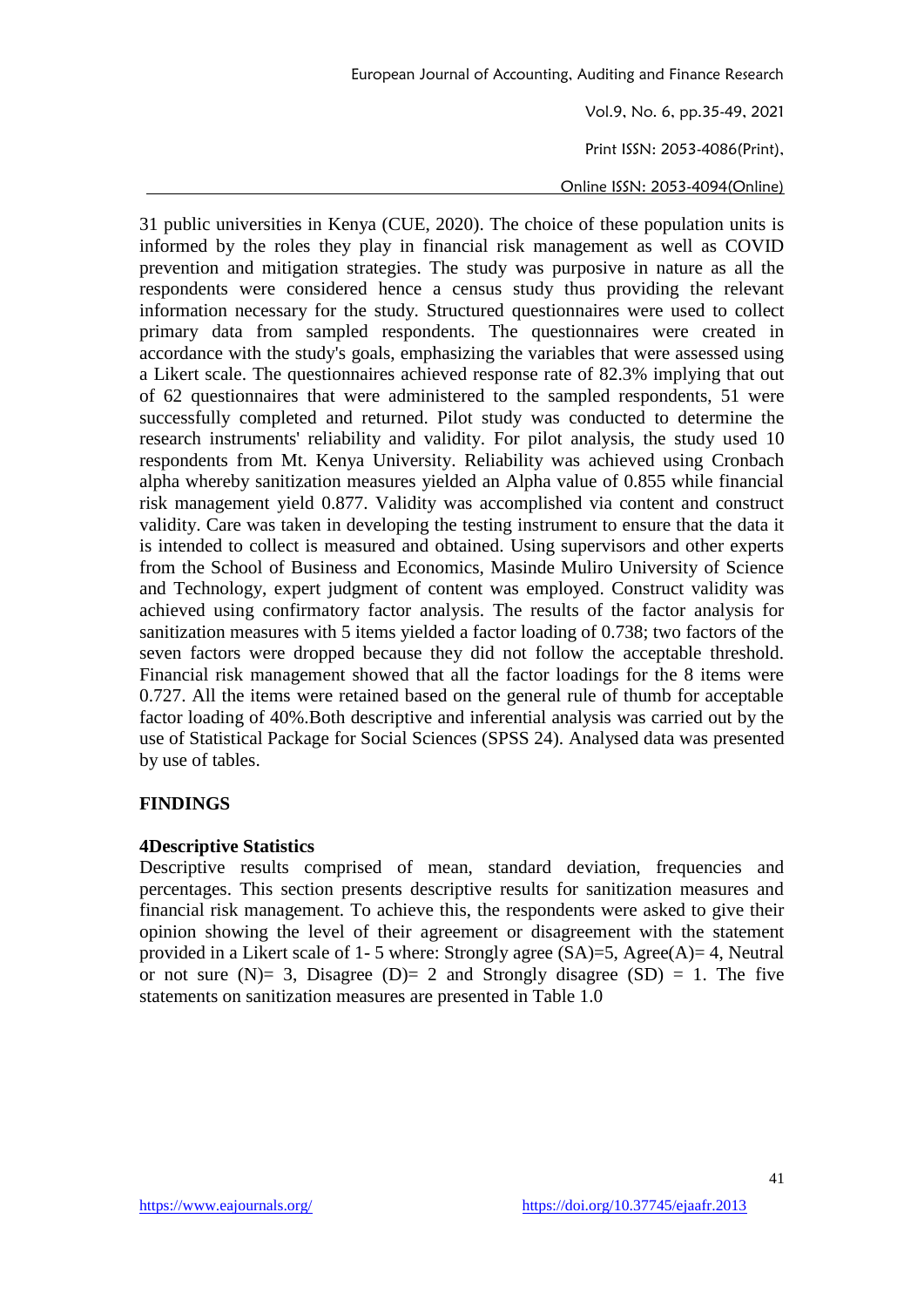Print ISSN: 2053-4086(Print),

Online ISSN: 2053-4094(Online)

### **Table 1.0: Sanitization Measures**

| N <sub>0</sub> | <b>Statements</b>                                                                                                        | 5            | 4            | 3  | $\mathbf{2}$                                                    | <b>Mean</b> | <b>SDV</b> |
|----------------|--------------------------------------------------------------------------------------------------------------------------|--------------|--------------|----|-----------------------------------------------------------------|-------------|------------|
| 1              | of<br>demand<br>High<br>hand<br>sanitizers has resulted in<br>high prices<br>of<br>hand<br>sanitizers and thermo guns    | 15<br>(29.4) | 32<br>(62.7) |    | $\begin{array}{ccc} 0 & 4 & 0 \\ (0) & (7.8) & (0) \end{array}$ | 4.14        | 0.78       |
|                | The university has incurred<br>extra cost in enforcing<br>sanitization<br>measures<br>among students and staffs          | 18<br>(35.3) | 31<br>(60.8) |    | $\begin{array}{ccc} 0 & 2 & 0 \\ (0) & (3.9) & (0) \end{array}$ | 4.27        | 0.67       |
| 3              | Standardization of sanitizers<br>and sanitization equipment 5<br>from various authorities has<br>resulted to legal risks | (9.8)        | 13           | 21 | $(25.5 \t(41. \t(23.5 \t0) \t 3.22$<br>$)$ (0) 3.22             |             | 0.92       |
| 4              | Implementing sanitization<br>measures has exposed<br>university to liquidity risk                                        | 10<br>(19.6) | 28<br>(54.9) |    | $(23.5 \t 0\n(0)$                                               | 3.71        | 1.04       |
|                | Regular<br>disinfecting<br>of<br>high-touch surfaces such as<br>furniture<br>has<br>increased<br>operational expenses    | 12<br>(23.5) | 33           |    | $(64.7 \quad (7.8 \quad 2 \quad 0)$<br>(64.7 (7.8 (3.9) (0)     | 4.08        | 0.69       |

From Table 1.0, the results revealed that 62.7% of the sampled respondents agreed that High demand of hand sanitizers has resulted in high prices of hand sanitizers and thermo guns and 29.4% strongly agreed on the same. Similarly, 60.8% of the sampled respondents agreed that the university has incurred extra cost in enforcing sanitization measures among students and staffs while on the other hand 35.3% strongly agreed. The study also established that 25.5% of the sampled respondents agreed standardization of sanitizers and sanitization equipment from various authorities has resulted to legal risks although 41.2% were neutral. The results further revealed that 54.9% and 19.6% of the respondents were agreed and strongly agreed respectively that implementing sanitization measures has exposed university to liquidity risk although 23.5% were neutral. In addition, 64.7% and 23.5% of the sampled respondents agreed and strongly agree regular disinfecting of high-touch surfaces such as furniture has increased operational expenses.

The respondents were also required to indicate the extent to which financial risks associated with sanitization measures as a result of COVID 19. The responses ranged from Very Large Extent (1), Large Extent (2), Moderate Extent (3), Small Extent (4) and Very Small Extent (5). The results in Table 2.0 indicated that liquidity (mean=2) and operational (Mean=2) risks are associated with sanitation measures as a result of COVID 19 at large extent while credit risk at moderate extent (mean=3)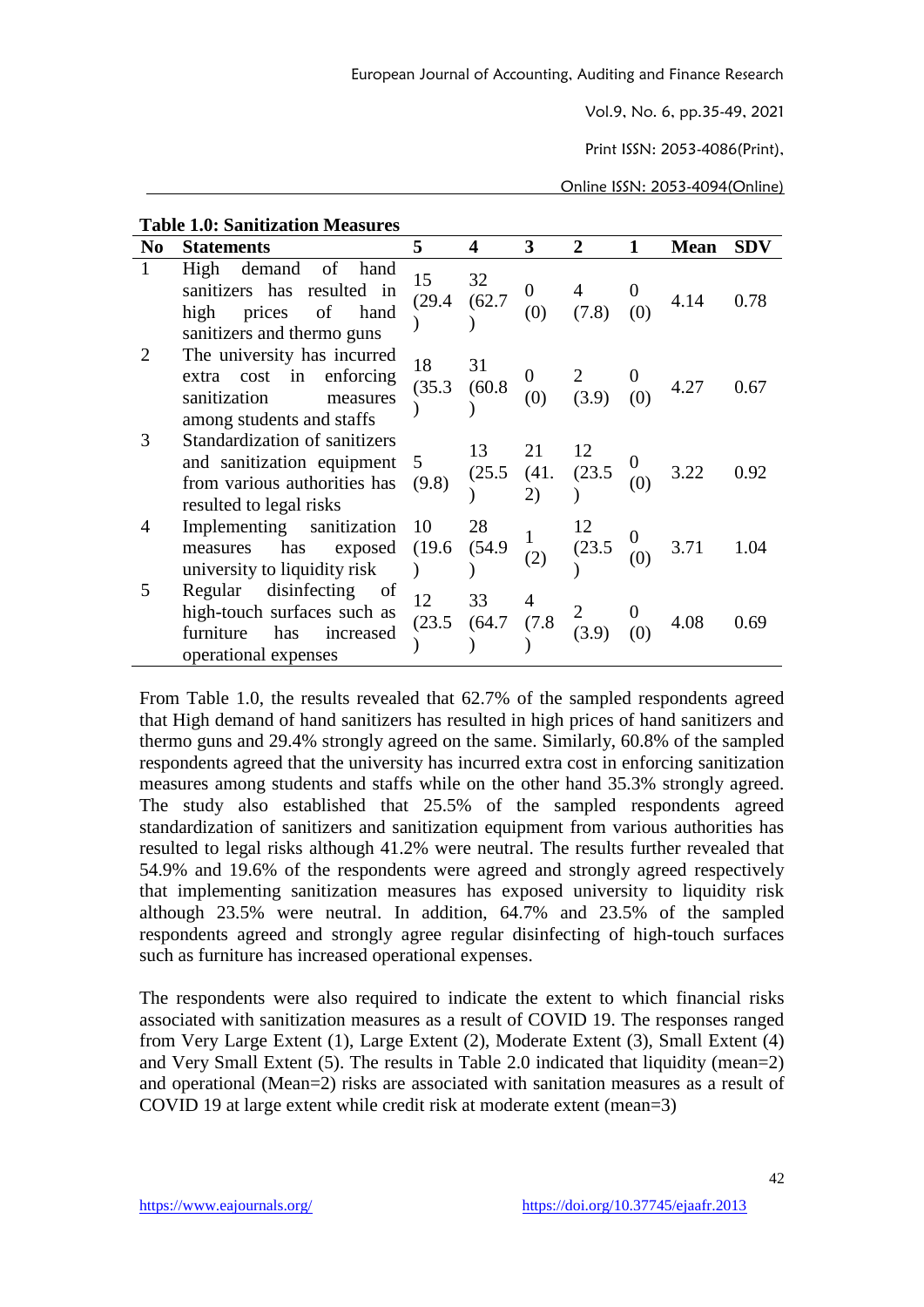Vol.9, No. 6, pp.35-49, 2021

Print ISSN: 2053-4086(Print),

Online ISSN: 2053-4094(Online)

| <b>Table 2.0: Financial Risks Associated with Sanitation Measures</b> |    |                            |              |  |                       |  |  |  |  |
|-----------------------------------------------------------------------|----|----------------------------|--------------|--|-----------------------|--|--|--|--|
| <b>Sanitization</b>                                                   | N  | Min Max Mean Std. Error    |              |  | <b>Std. Deviation</b> |  |  |  |  |
| <b>Measures</b>                                                       |    |                            |              |  |                       |  |  |  |  |
| Liquidity Risk                                                        |    | 51 1.00 4.00 2.3922 .15102 |              |  | 1.07849               |  |  |  |  |
| <b>Credit Risk</b>                                                    | 51 | $1.00\,4.00$               | 2.7451 13675 |  | .97659                |  |  |  |  |
| Operational Risk 51 1.00 5.00 2.3725 .15833                           |    |                            |              |  | 1.13068               |  |  |  |  |
|                                                                       |    |                            |              |  |                       |  |  |  |  |

The sampled respondents were provided with 8 statements related to financial risk management of public universities in Kenya. The relevant results are as shown in

Table 3.0.

**Table 3.0: Financial Risk Management**

| N            | <b>Statements</b>                                                                                                                                                            | 5            | $\overline{\mathbf{4}}$ | 3                   | $\overline{2}$  | $\mathbf{1}$          | <b>Mean</b> | <b>SDV</b> |
|--------------|------------------------------------------------------------------------------------------------------------------------------------------------------------------------------|--------------|-------------------------|---------------------|-----------------|-----------------------|-------------|------------|
| $\bf o$      |                                                                                                                                                                              |              |                         |                     |                 |                       |             |            |
| $\mathbf{1}$ | University regularly prepares cash<br>flows statement to manage its<br>liquidity                                                                                             | 18<br>(35.3) | 32<br>(62.7)            | $\mathbf{1}$<br>(2) | $\Omega$<br>(0) | $\overline{0}$<br>(0) | 4.33        | 0.52       |
| 2            | The university personnel cost is<br>within the acceptable<br>Standard                                                                                                        | 14<br>(27.5) | 20<br>(39.2)            | 6<br>(11.8)         | 11<br>(21.6)    | $\mathbf{0}$<br>(0)   | 3.73        | 1.10       |
| 3            | Receivable<br>balances<br>in<br>my<br>universities are monitored on an<br>ongoing basis to ensure<br>that<br>university's exposure to bad debts<br>is not significant        | 10<br>(19.6) | 32<br>(62.7)            | 6<br>(11.8)         | 2<br>(3.9)      | 1<br>(2)              | 3.94        | 0.81       |
| 4            | The university<br>has<br>intensive<br>clearly<br>training<br>and<br>defined<br>policies<br>structures,<br>and<br>responsibilities<br>for<br>managing<br>credit risk.         | 6<br>(11.8)  | 18<br>(35.3)            | 14<br>(27.5)        | 13<br>(25.5)    | 0<br>(0)              | 3.33        | 0.99       |
| 5            | The university assesses the well-<br>being<br>financial<br>resources<br>to<br>determine its vulnerabilities and<br>therefore<br>develop plans<br>to<br>minimize their impact | 8<br>(15.7)  | 34<br>(66.7)            | 5<br>(9.8)          | 4<br>(7.8)      | 0<br>(0)              | 3.90        | 0.76       |
| 6            | The university prepares cash flow<br>forecasts<br>to<br>identify<br>future<br>surpluses and deficits                                                                         | 13<br>(25.5) | 30<br>(58.8)            | 5<br>(9.8)          | 3<br>(5.9)      | $\mathbf{0}$<br>(0)   | 4.04        | 0.77       |
| 7            | Controls are in place to evaluate<br>the efficiency of financial risk<br>management program                                                                                  | 9<br>(17.6)  | 27<br>(52.9)            | 12<br>(23.5)        | 3<br>(5.9)      | $\overline{0}$<br>(0) | 3.82        | 0.79       |
| 8            | university<br>periodically<br>The<br>financial<br>the<br>reviews<br>risk<br>management policies                                                                              | 9<br>(17.6)  | 22<br>(43.1)            | 12<br>(23.5)        | 7<br>(13.7)     | 1<br>(2)              | 3.61        | 1.00       |

From Table 3.0, 62.7% of the respondents agreed that university regularly prepares cash flows statement to manage its liquidity while 35.3% strongly agreed with a mean of 4.33 and standard deviation of 0.52. The results also revealed that 39.2% and 27.5% of the respondents agreed and strongly agreed respectively that the university personnel cost is within the acceptable standard. Majority of the respondents agreed

43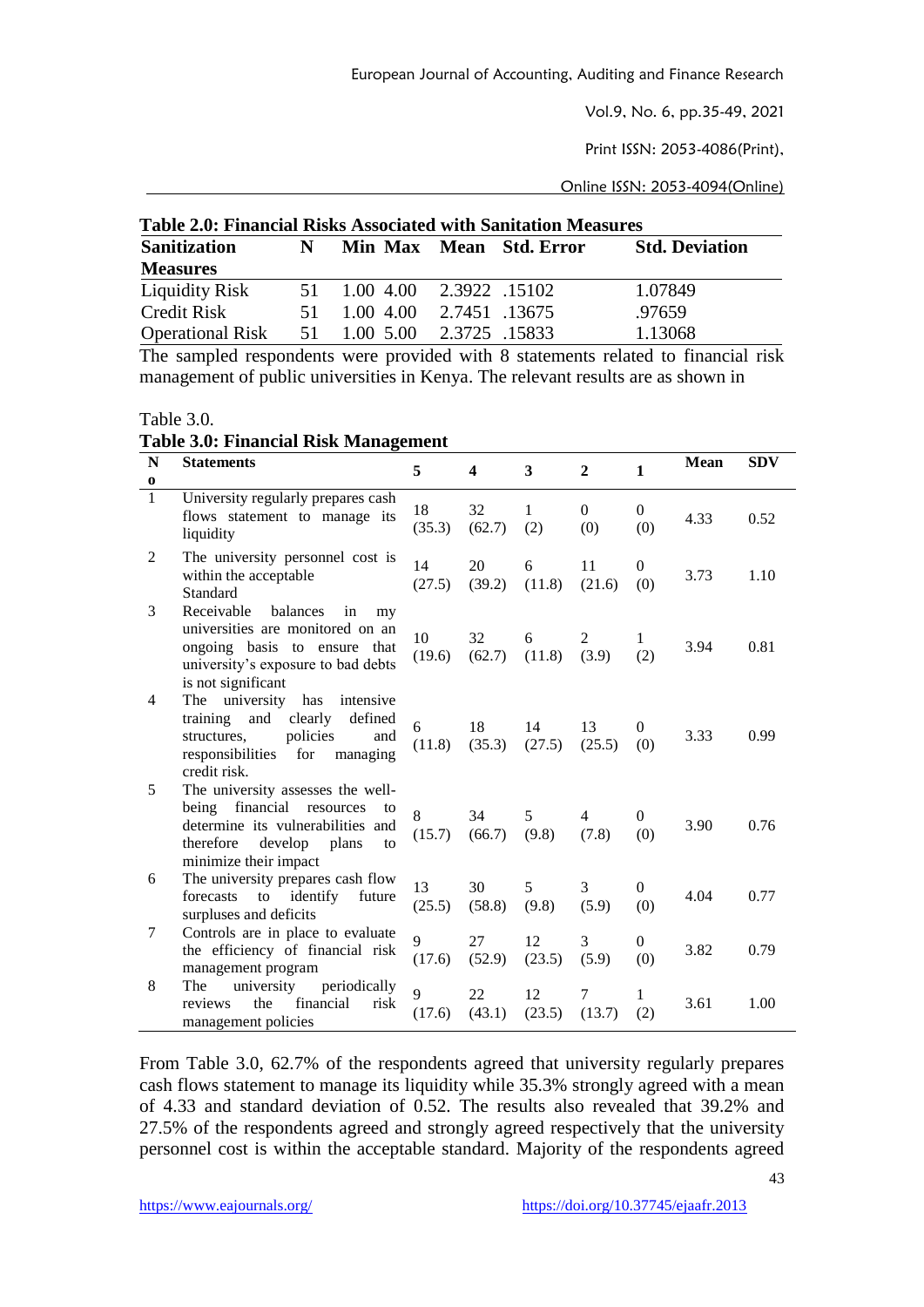Vol.9, No. 6, pp.35-49, 2021 Print ISSN: 2053-4086(Print),

Online ISSN: 2053-4094(Online)

that receivable balances in my universities are monitored on an ongoing basis to ensure that university's exposure to bad debts is not significant as shown by 62.7%. However, 35.3% of the respondents agreed that the university has intensive training and clearly defined structures, policies and responsibilities for managing credit risk, 27.5% were undecided and 25.5% disagreed.

The results also revealed that 66.7% of the respondents agreed that the university assesses the well-being financial resources to determine its vulnerabilities and therefore develop plans to minimize their impact. Majority 58.8% of the respondents agreed and further 25.5% strongly agreed that the university prepares cash flow forecasts to identify future surpluses and deficits. The results further revealed that 52.9% of the respondents agreed that controls are in place to evaluate the efficiency of financial risk management program while 23.5% were undecided. Lastly, slight majority of the respondents (43.1%) agreed that the university periodically reviews the financial risk management policies while 23.5% were neutral on the same.

### **Inferential Statistics**

Linear regression analysis was conducted to yield inferential statistics. The output include R for correlation coefficient, R square for coefficient of determination, Fstatistics for model suitability and significance level which was set at P<0.05. The analysis also yielded regression coefficients which were used to predict financial risk management from sanitization measures. The results are presented in Table 4.0

|              | ີ<br><b>Model Summary</b>                        |        |                                                         |                                                   |               |                        |        |               |                   |   |
|--------------|--------------------------------------------------|--------|---------------------------------------------------------|---------------------------------------------------|---------------|------------------------|--------|---------------|-------------------|---|
|              | Model<br>R                                       |        |                                                         | R SquareAdjusted RStd. Error of Change Statistics |               |                        |        |               |                   |   |
|              |                                                  |        | <b>Square</b>                                           | the Estimate R                                    |               | SquareF Change df1 df2 |        |               | Sig.              | F |
|              |                                                  |        |                                                         |                                                   | <b>Change</b> |                        |        | <b>Change</b> |                   |   |
|              | .750 <sup>a</sup>                                | .563   | .554                                                    | .42109                                            | .563          | 63.137                 | 1      | 49            | .000              |   |
|              | a. Predictors: (Constant), Sanitization measures |        |                                                         |                                                   |               |                        |        |               |                   |   |
|              | <b>ANOVA</b> <sup>a</sup>                        |        |                                                         |                                                   |               |                        |        |               |                   |   |
| Model        |                                                  |        | <b>Sum of Squares</b>                                   | Df                                                |               | <b>Mean Square</b>     | F      |               | Sig.              |   |
|              | Regression                                       | 11.195 |                                                         |                                                   | 11.195        |                        | 63.137 |               | .000 <sup>b</sup> |   |
| $\mathbf{1}$ | Residual                                         | 8.689  |                                                         | 49                                                | .177          |                        |        |               |                   |   |
|              | Total                                            | 19.884 |                                                         | 50                                                |               |                        |        |               |                   |   |
|              | a. Dependent Variable: Financial risk management |        |                                                         |                                                   |               |                        |        |               |                   |   |
|              | b. Predictors: (Constant), Sanitization measures |        |                                                         |                                                   |               |                        |        |               |                   |   |
|              | <b>Coefficients<sup>a</sup></b>                  |        |                                                         |                                                   |               |                        |        |               |                   |   |
| Model        |                                                  |        | Unstandardized Coefficients Standardized Coefficients T |                                                   |               |                        |        | Sig.          |                   |   |
|              |                                                  |        | B                                                       | <b>Std. Error</b>                                 |               | Beta                   |        |               |                   |   |
|              | (Constant)                                       |        | 1.447                                                   | .307                                              |               |                        |        | 4.716         | .000              |   |
|              | Sanitization measures                            |        | .637                                                    | .080                                              |               | .750                   |        | 7.946         | .000              |   |
|              | a. Dependent Variable: Financial risk management |        |                                                         |                                                   |               |                        |        |               |                   |   |

**Table 4.0: Regression Results of Sanitization Measures and Financial Risk Management**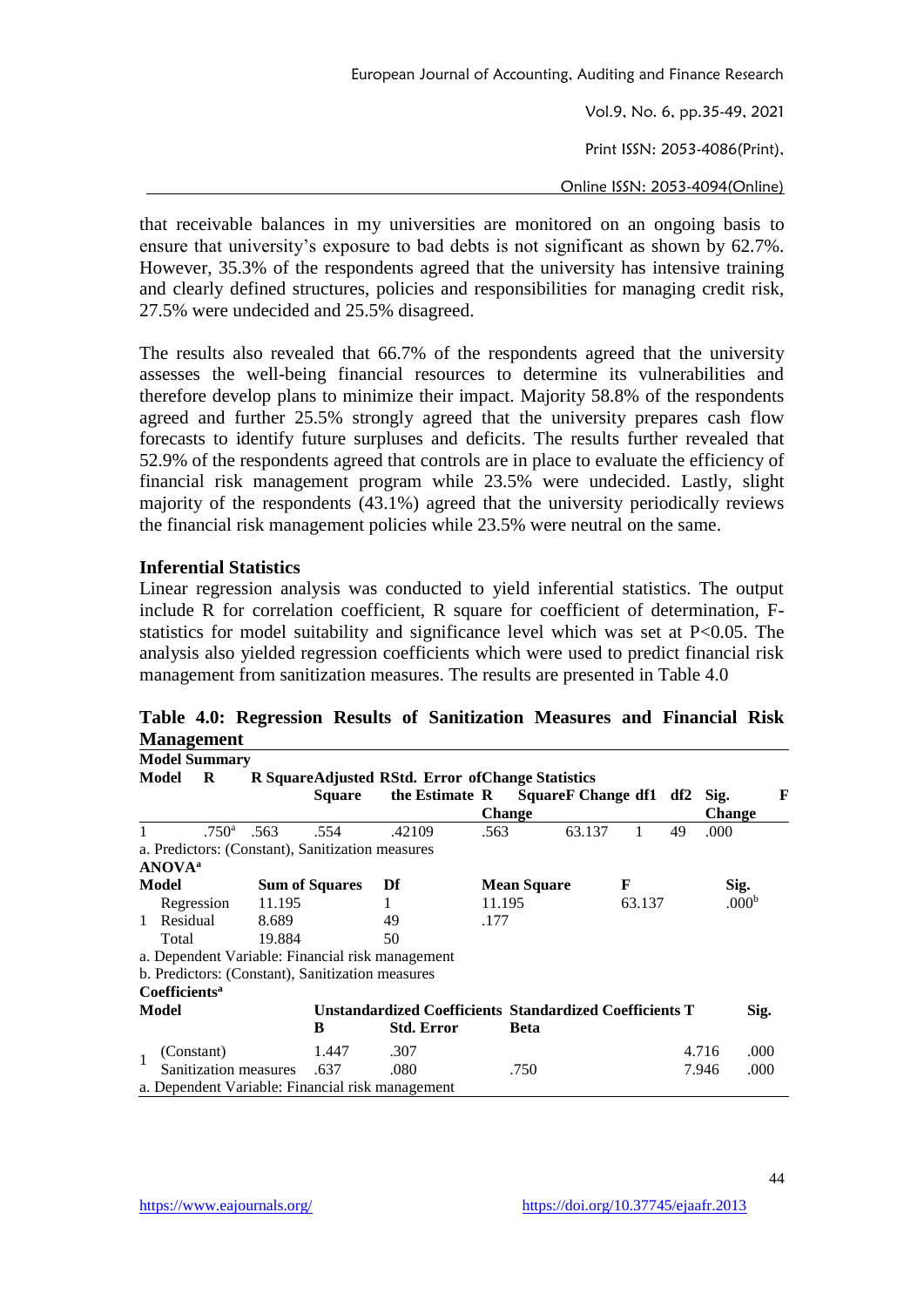Vol.9, No. 6, pp.35-49, 2021

Print ISSN: 2053-4086(Print),

Online ISSN: 2053-4094(Online)

The results revealed that there was a statistically significant positive relationship between Sanitization measures and financial risk management of public universities in Kenya, Kenya. Sanitization measures accounted for 56.3% ( $\mathbb{R}^2 = 0.563$ ) variations in the financial risk management of public universities in Kenya. Therefore, Sanitization measures are a significant (P=0.000) predicator of financial risk management of public universities in Kenya.

Results show that Sanitization measures had a positive, linear and significant (P=0.000) association with the financial risk management of public universities in Kenya {regression coefficient, B=0.637, ANOVA, F=63.137 and t-test value, t=7.946, P=0.000}. The results are represented in the following model:  $Y = \beta 0 + \beta_1 X_1 + \varepsilon$ 

Where Y = Financial risk management of public universities in Kenya,  $β<sub>0</sub>= 1.447$  (constant)

 $β<sub>1</sub> = 0.637$ 

 $X_1$ = Sanitization measures

Substituting equation above with values, the model becomes:  $Y = 1.447 + 0.637X_1$ From the above model, the constant had coefficient of 1.447, p=0.000, this implies that in the absence of Sanitization measures, financial risk management of public universities in Kenya would be positive at 1.447. This financial risk management of public universities in Kenya would be significant (P=0.000). Further, Sanitization measures had beta coefficient of 0.637, P=0.000. This implies when everything is held constant one percent increase in the Sanitization measures would results to a significant increase in financial risk management of public universities in Kenya by 63.7%.

# **DISCUSSION**

The study established that universities have implemented sanitization measures within the universities premises so as to mitigate spread of corona virus disease of 2019. These measures have exposed public universities to liquidity and operational risks at great extent while credit risk at moderate interest. Regular disinfecting of high-touch surfaces such as furniture has increased operational expenses; high demand of hand sanitizers has resulted in high prices of hand sanitizers and thermo guns thereby forcing universities to incur extra cost in enforcing sanitization measures among students and staffs. This increased the potential of liquidity risks as most of the universities were not prepared for Corona Virus of disease 2019 pandemic. This also exposed public universities to credit risk as funds budgeted for other functions are reallocated to implementation of sanitization measures. Besides, adequate attention given to implementation of sanitization measures has exposed universities to operational risks. Operational risk associated with prospect of loss resulting from inadequate or failed procedures, systems or policies are significantly associated with sanitization measures. Excessive use of sanitize in effort to contain COVID exposes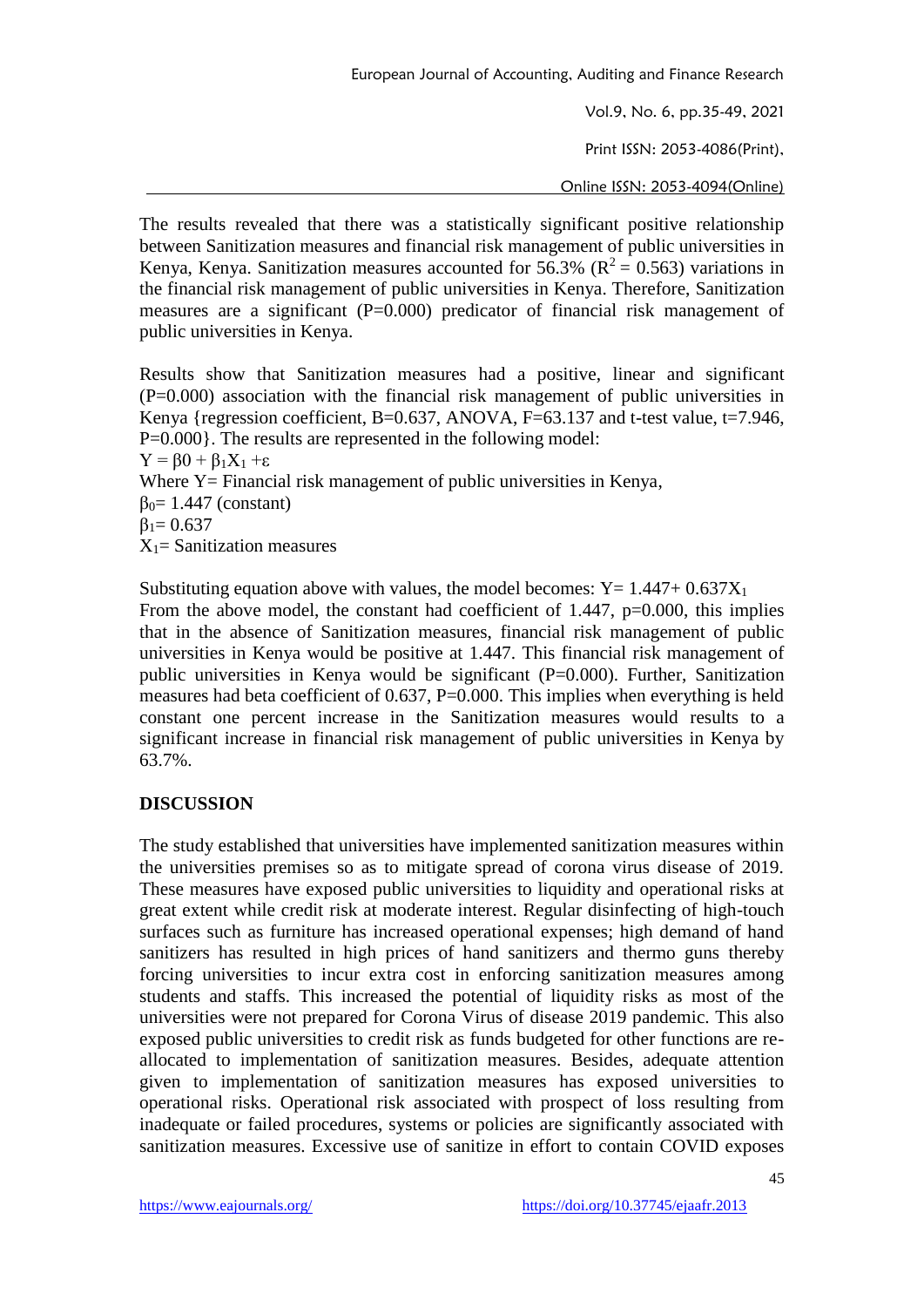Vol.9, No. 6, pp.35-49, 2021 Print ISSN: 2053-4086(Print), Online ISSN: 2053-4094(Online)

employees and students to health problems if adequate care is not given. Therefore, employee errors or Systems failures associated with sanitization measures hence operational risk.

Financial risk can play a key role in developing overarching risk management programs that include business continuity and disaster recovery planning, and information security and compliance measures. In evaluating risk associated with sanitization measures, practical remedial steps should be emphasized in order to eliminate exposures and ensure successful responses. This is in line with financial distress theory Financial distress arises when a firm is not able to meet its obligations (payment of interest and principal) to debt-holders. The firm's continuous failure to make payments to debt-holders can ultimately lead to insolvency. For a given level of operating risk, financial distress exacerbates with higher debt. In regard to financial distress theory, bad economic conditions combined with weak financial risk management are characterized by financial distress. The ability to track working capital and cash flow levels is important for public universities to limit liquidity risk and other exposures to financial risk. Two kinds of financial distress have been noted in regard to sanitization measures to mitigate and prevent COVID 19, which include indirect and direct expenses.

Mahmood et al. (2020) indicated that sanitization measures preparedness can be toxic to human health and the environment when misused. Further, (Southivarakom, 2020) indicated that poor financial risk management can hurt an organization's reputation and cause financial damage. How much loss an organization is prepared to accept, combined with the cost of correcting those errors, determines the organization's risk appetite. Sultana et al. (2020) indicated that expenses related to hand washing has significant effect on overall financial soundness of the university. Specifically, cost of hand sanitizers and water for found to significant.

To mitigate these risks, the universities have ensured that personnel cost is within the acceptable and the universities have prepared cash flow forecasts to identify future surpluses and deficits. Therefore, an increase in sanitization measures to contain the spread of COVID 19 would results to significant increase in financial risk management of public universities in Kenya. Ibrahim, Fitria and Dianah (2019) showed that need to undertake by the university's management to be more effective and able to reduce risk management. It also found that the internal control system was effective in identifying 69 risk sources that could potentially have a negative impact on the university performance, especially in terms of financial report reliability, asset security, effectiveness and efficiency of activities, and compliance with regulations. Wang (2017) argued that financial risks are an inevitable result of local universities' operation on borrowings in the context of higher education expansion. These risks can be found in various fields of financial management and caused by different factors. To eliminate or at least reduce these risks, the school authority of a university has to update their financial knowledge on the one hand; on the other hand, local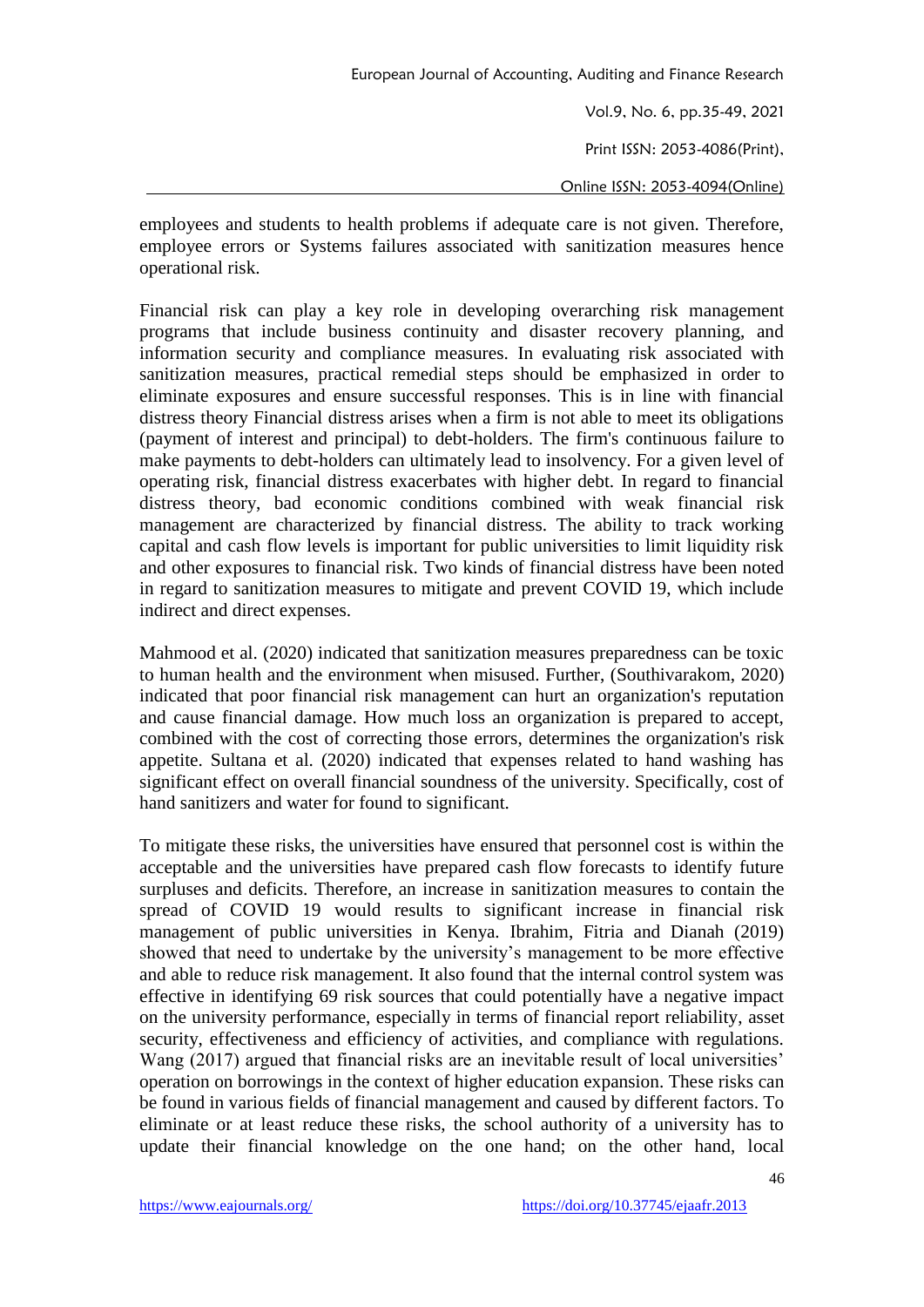Print ISSN: 2053-4086(Print),

Online ISSN: 2053-4094(Online)

government and banks should offer greater financial supports to local higher education. Specifically, the following measures should be taken as preventive practice. In another study, found that the internal audit effectively manages its activities in relation to risk management and adds value to the department's work. This is due to taking into consideration the directives of senior management when identifying risks, and to taking into consideration the benefit of implementing strategic tasks in improving the risk management process. In addition, the internal auditors have sufficient knowledge and awareness of the nature and quality of risks surrounding management, as well as their experience, scientific ability and skills in identifying and assessing the types of risks that threaten the conduct of operations in management.

### **Implication to Research and Practice**

The study has a significant contribution to knowledge, practice and policy. The results were supported by financial distress theory. Implementation of various sanitization measures exposed public university to financial distress which affects their sustainability. Therefore, financial risk management cannot be undermined so far as financial sustainability is concerned. For practice, the universities should continuously and consistently come up with robust financial risk management strategies that would withstand both internal and external shocks. In regard to policy implication, The Ministry of Finance should come up with policies to increase financial resources allocated to public universities and higher education in Kenya as well as reduce taxes associated with sanitization facilities so as to cushion public universities from risk associated with COVID 19. The Ministry of Health should continue to work closely with the university management to come up with policies on COVID 19 mitigation and prevention measures that would ensure face-to-face learning is re-introduced.

### **CONCLUSION AND RECOMMENDATION**

The study concluded that sanitization measures have significant effect on financial risk management of public universities in Kenya. The study established that universities have implemented sanitization measures within the universities premises so as to mitigate spread of corona virus disease of 2019. These measures have exposed public universities to liquidity and operational risks at great extent while credit risk at moderate interest. Regular disinfecting of high-touch surfaces such as furniture has increased operational expenses; high demand of hand sanitizers has resulted in high prices of hand sanitizers and thermo guns thereby forcing universities to incur extra cost in enforcing sanitization measures among students and staffs. To mitigate these risks, the universities have ensured that personnel cost is within the acceptable and the universities have prepared cash flow forecasts to identify future surpluses and deficits. Therefore, an increase in sanitization measures to contain the spread of COVID 19 would results to significant increase in financial risk management of public universities in Kenya. The study recommended that university management should offer intensive training to her employees and clearly defined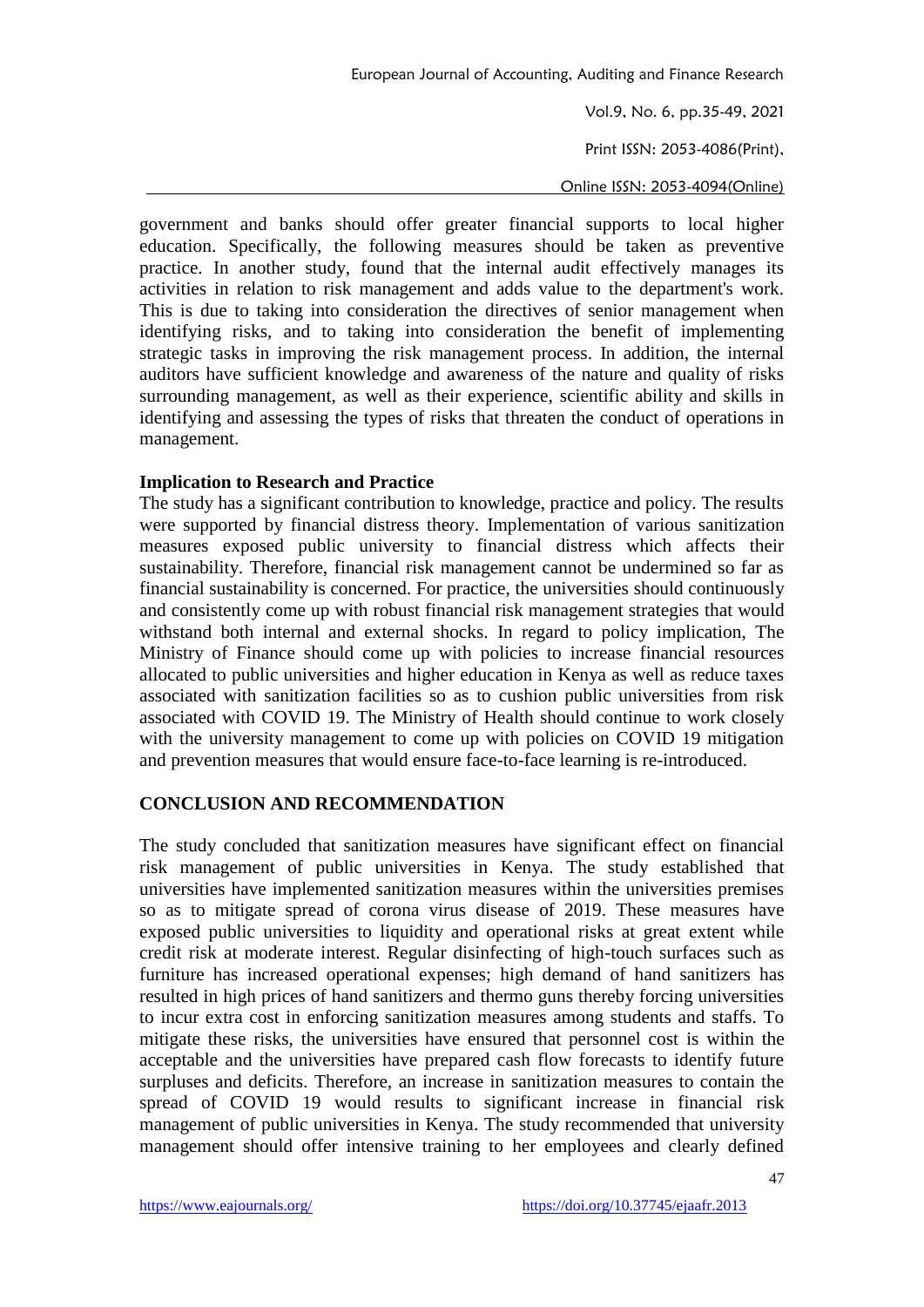Vol.9, No. 6, pp.35-49, 2021 Print ISSN: 2053-4086(Print),

Online ISSN: 2053-4094(Online)

structures, policies and responsibilities for managing financial risks. Successful feedback from employees would make them mindful of the financial risk in the organizations is exceptionally which will enable them to comprehend the direction on financial management.

### **FUTURE RESEARCH**

The current study focused on the effect of covid-19 prevention and mitigation measures on the financial risk management of public universities in Kenya. The examined Social distancing measures, sanitization measures and technological factors. Other factors such as government policies, university size may have mediated, moderating or intervening effect on the relationship between independent variables and financial risk management, therefor, further studies should focus on these factors to examine how they influence financial risk management in public universities. Comparative studies should be carried out between public and private universities in Kenya so as to establish significant difference in financial risk management as a result of COVID 19 which may improve on existing financial risk management strategies and policies.

## **REFERENCE**

- Arbogast, J. W., Moore-Schiltz, L., Jarvis, W. R., Harpster-Hagen, A., Hughes, J., & Parker, A. (2016). Impact of a comprehensive workplace hand hygiene program on employer health care insurance claims and costs, absenteeism, and employee perceptions and practices. *Journal of occupational and environmental medicine*, *58*(6), e231.
- Assefa, D., Melaku, T., Bayisa, B., & Alemu, S. (2020). COVID-19 Pandemic and its Implication on Hand Hygiene Status by Alcohol-based Hand Sanitizers Among Healthcare Workers in Jimma University Medical Center, Ethiopia.
- Bonnet, J. F., Devel, C., Faucher, P., & Roturier, J. (2012). Analysis of electricity and water end-uses in university campuses: case-study of the University of Bordeaux in the framework of the Ecocampus European Collaboration. *Journal of Cleaner Production*, *10*(1), 13-24.
- Culcleasure, A. E. (2015). *Enterprise Risk Management (ERM) at US colleges and universities: Administration processes regarding the adoption, implementation, and integration of ERM*. Western Michigan University.
- Elloumi, F., & Gueyié, J. P. (2001). Financial distress and corporate governance: an empirical analysis. *Corporate Governance: The international journal of business in society*.
- Jairoun, A. A., Al-Hemyari, S. S., & Shahwan, M. (2021). The pandemic of COVID-19 and its implications for the purity and authenticity of alcohol-based hand sanitizers: The health risks associated with falsified sanitizers and recommendations for regulatory and public health bodies. *Research in Social and Administrative Pharmacy*, *17*(1), 2050-2051.
- Kiaritha, H., Gekara, M., & Mung'atu, J. (2014). Effect of operating costs on the financial financial risk management of SACCOs in the banking sector in